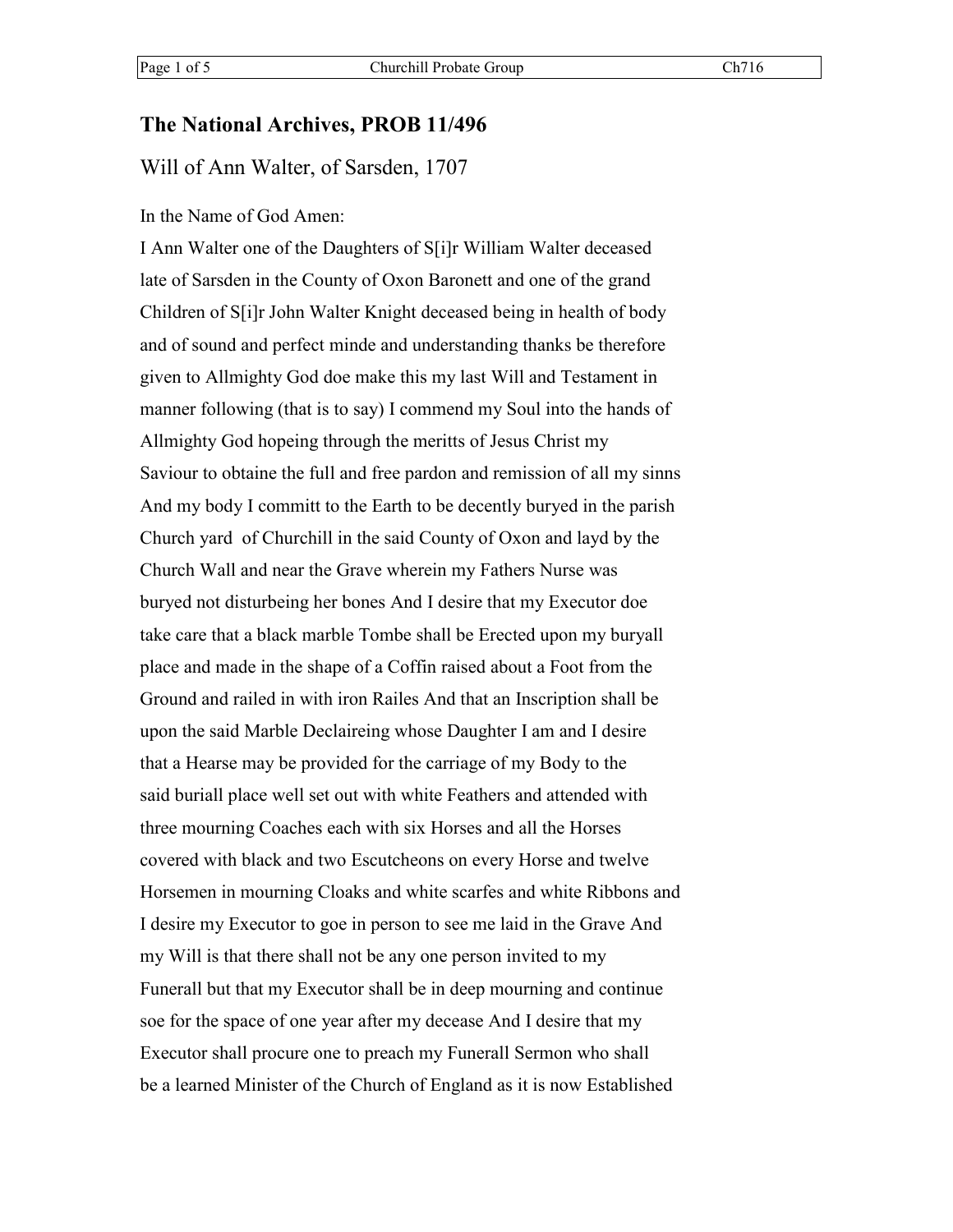And I desire that I shall not be mentioned in his Sermon For my intent is that the same should be preached for the good and instructions of the poor of the parishes of Saresden and Churchill And I desire that his Text may be the sixth and seventh Verses of the Five and Fiftieth Chapter of Isiah And I doe give to him who shall preac[h t]he said Sermon Three pounds and alsoe Twenty shillings to the Minister of the parish Church of Churchill aforesaid if he gives leave for another Minister to preach the said Sermon in the said Church but in case he shall refuse to give such leave Then I give the said Minister of Churchill nothing And then my Will is that noe Sermon shall be preached at my Funeral and I desire that my Coffin may be taken out of the hearse and carryed first into the Church under a Velvet Pall Hanged round with Escutcheons and held up by six of the Mourners and the other six to follow the Coffin into the Church and whilst divine service is readeing the twelve Mourners to stand six on one side of the coffin and the other six on the other side And when it is carryed out of the Church six of the Mourners to carry up the Pall and the other six to follow after all in their long cloakes and the Body to be laid in the Grave by the Mourners I give to such of the poor of the parish of Sarsden and Churchill as shall be in the Church when the prayers and Sermon are ended the sum[m]e of Five pounds And I doe propose and allott the sum[m]e of Two Hundred pounds to defray my Funeral Charges but if that not be sufficient to doe it in the manner I have hereby proposed I desire that soe much shall be applyed for that use as shall be sufficient for doeing the same Item I give unto the Church where I shall be buryed my great Bible and I desire that my Executor will take care to get it plated with silver at the corners Item in case I shall come to any untimely death of what nature or kinde whatsoever through the nature or Designe of any person or persons whatsoever I doe appoint the sum[m]e of six hundred pounds to be laid out or expended in Law in and about the discovery or prosecution of any person or persons who shall be suspected to be guilty of contriving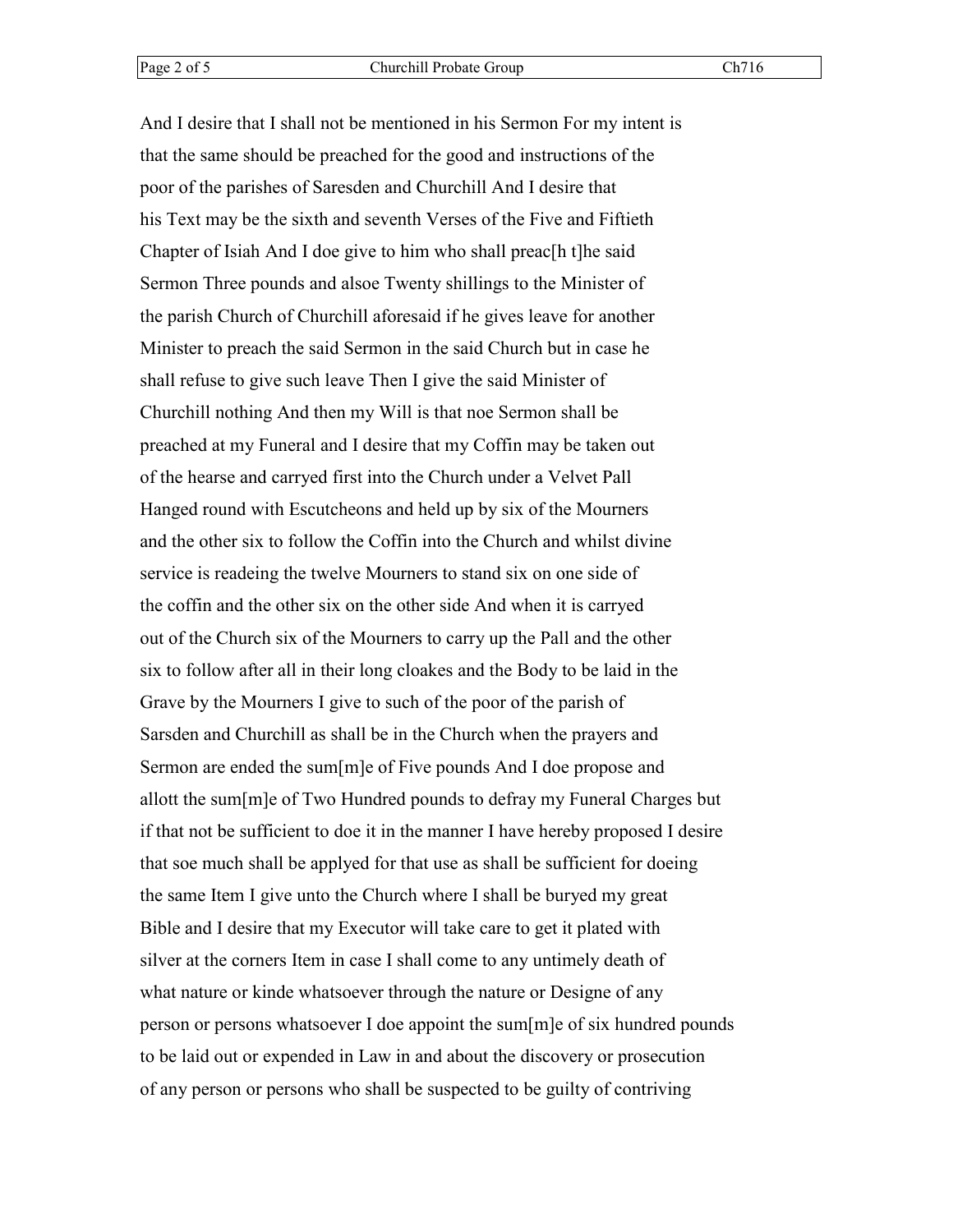the same or of being accessary thereunto Item I give to every person who shall make a discovery of any person or persons who shall be there on occasion of my death or any way accessary thereunto the sum[m]e of Twenty pounds apeece to be paid out of the said six hundred pounds but if I shall Dye a naturall death Then my Will is that the said six hundred pounds shall be laid out by my Executor in the purchase of Lands of Inheritance to be settled in such manner that the yearly Rents and profitts thereof may be applyed for and towards the maintenance and education of poor Girls under the age of Twenty years who shall be educated in the Doctrine of the Church of England and borne in the parishes of Sarsden and Churchill in the said County of Oxon and when the said poor Girls shall come to the age of Twenty years and are capable of being confirmed then the Minister of Sarsden or Churchill aforesaid shall carry them to the Bishop of the Diocess to be Confirmed and upon each of them being confirmed by the Bishop such poor Girls whom shall be soe confirmed shall receive Ten pounds out of the Rents Issues and profitts of such Lands soe to be purchased aforesaid And the Minister who shall carry them to the Bishop shall have Twenty Shillings for his paines and trouble therein but such of the said poor Girls as shall refuse to comply with the Terms herein proposed shall not have the said Ten pounds and in case part of the said six hundred pounds shall be spent upon such occasion as aforesaid Then my Will is that such part of the said six hundred pounds which shall remaine after the Expenses aforesaid shall be defrayed shall be laid out and applyed in the purchase of Lands for the use of the said poor Girls as aforesaid And my Will is that the Deeds and Writeings which concerne the Title of such Lands and Tenements as shall be purchased as aforesaid shall be kept by the Minister of Sarsden aforesaid and that true copies of them shall be left in the hands of the Minister of Churchill aforesaid And I desire that such Lands and Tenements as shall be soe purchased as aforesaid shall be from time to time let to such person and persons who will give most for the same and that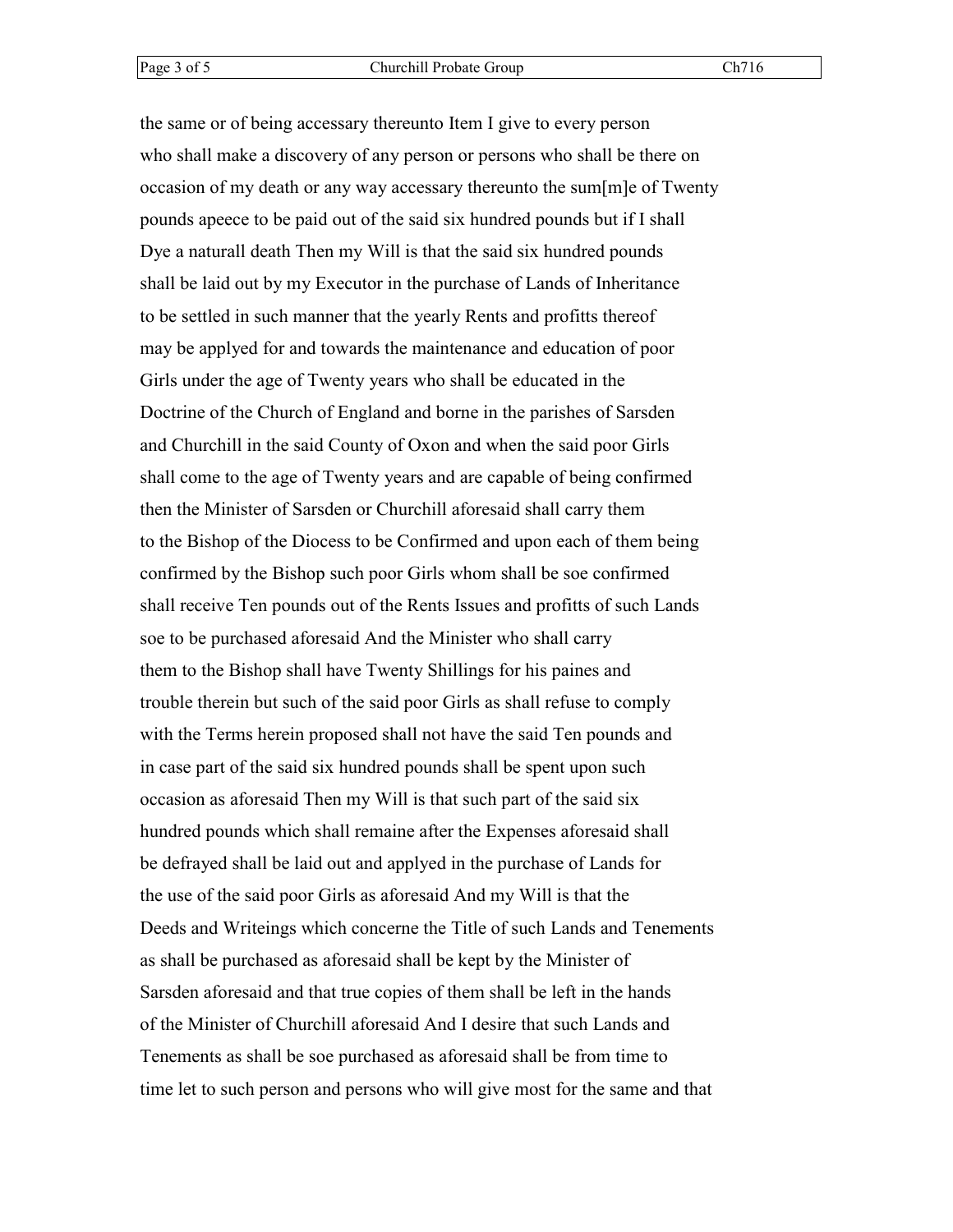the Churchwarden of the said parishes may not keep or manage the same in their owne hands Item I give unto Richard Freeman of the middle Temple London Esq[uir]e the sum[m]e of Two Hundred pounds In Trust that the Interest and Produce thereof shall be paid unto Mrs Ann Scott the Wife of Mr John Scott and Daughter of Samuel Appleyard of Pool in the County of Dorset for her own sole and seperate use for and dureing her life And after her decease my Will is that the said Two Hundred pounds shall be divided amongst all her Children equally every one of them to have & share and share alike And I desire that those which are with me in the time of my sickness shall have some of the worst of my Cloathes And all the Rest of my Monies Bonds Mortgages Goods and Chattells and personall Estate which shall remaine after the payment of my Debts Legacies and Funerall Expences I give and bequeath to and amongst the Children of Mary Hooke youngest Daughter of Thomas Walter my Brother equally to be Divided amongst them and to be paid and delivered to them when they shall attain their respective ages of one and twenty years And in the meanetime my Will is that the same shall remaine in the hands of the said Mary Hooke and Richard Freeman for the use and benefit of the said Children And I doe make and appoint the said Mary Hooke and Richard Freemen Executor of this my last Will and Testament And I Desire them to see my Will performed according to the true Intent and Meaneing hereof And I doe give unto the said Richard Freeman in case he acts in the said Executorship for his care and paines therein the sum[m]e of one hundred pounds And I doe revoke all Wills by me formerly made In Witness whereof I have hereunto set my hand and seale this six and twentieth Day of July in the Fourth year of the Raigne of our Soveraigne Lady Queen Ann over England Annoq[ue] Domini one Thousand seven hundred and Five Ann Walter signed and published in the presence of J[oh]n Warner Tho[mas] Snow